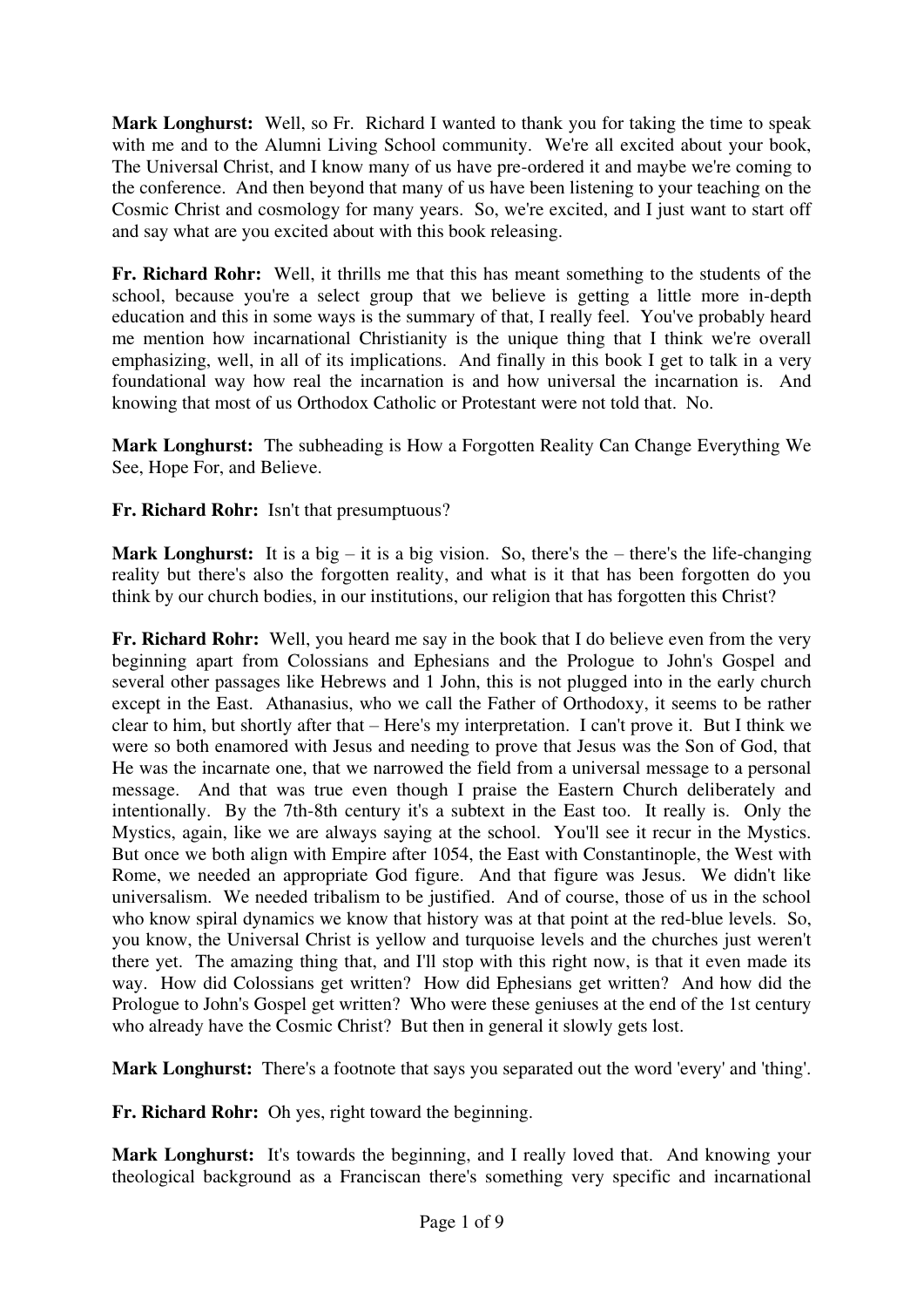about things, so I wanted to ask you, what is the specificity of things and how is that important in this vision?

**Fr. Richard Rohr:** You know that only hit me after I had gone through the third or fourth redaction of the book, and I don't know if I said it in the course of the book. This was the hardest book I ever wrote. It went back and forth between me and the publishers and editors, I guess, eight, nine times. I never did that with any previous book. And I was getting sick of it, frankly. "Oh no, I have to go through this text one more time." And then surely it must have been the sixth or seventh redaction I noticed that I'm not really talking about everything as much as every-thing. In other words, it's precisely thingness, facticity, reality, materiality that is the Christ. And for me – and I'm so glad that it hit you. That's a crucial distinction. Because we've tried to make concepts and theories and theologies into the Christ, and I don't think they are. The word became flesh, you see. And how much our seminaries taught us to idealize semantics and words and theories. They are a few steps removed from facticity, the realities. A little lizard, the little leaf, a big tree, that's the body of Christ; materiality.

## **Mark Longhurst:** Wow.

**Fr. Richard Rohr:** And when people get that, as apparently you did, there's a big light that goes off about what I'm really trying to say in the book. So, thank you.

**Mark Longhurst:** Yeah, sure. The thematic scope of the book is rather breathtaking. I found it enlivening and inspiring and a few points just very eye-opening. You cover everything from the substitutionary atonement to Mary to the resurrection. And to get to this thing question you do so in a way that is not overly heady, and I think with a topic like this it would be easy to sort of be lost in the theological clouds, but you somehow managed to in this very inviting way keep it really grounded. And so, I wanted to ask you –

Fr. Richard Rohr: I hope you're right, Mark. I hope you're not just being kind, as I think you are.

Mark Longhurst: No, I don't – I'll tell you. Well, I'll get specific and I'll tell you what struck me that you have prayerful sentences that made me as a reader start to slow down and experience what you're saying. I found it also a little bit more personal of a book. You shared some personal anecdotes.

## **Fr. Richard Rohr:** Yes, yes.

**Mark Longhurst:** And so, it did hit me in a personal way and poetry and – so, I wanted to simply ask about the writing process and how did you manage to hold this large vision and the specificity of things together in an inviting way.

Fr. Richard Rohr: You're right. In so many ways the book became high-level concept, and yet that was precisely the thing I didn't want to say. So, I kept the dance back-and-forth between Jesus and Christ. Jesus being the personal, Christ being the universal, as you know. And when you keep that volley back and forth I think you've got a really healthy religion, which is how I like to understand Christianity. As you know, Mark, I operate intuitively, not logically, not rationally, not systematically. There was never any outlined book. I just started writing, and then I said, "Oh, that's becoming a new chapter. Let's make that separate." That's why it took so many back and forth. It took a full year-and-a-half. That's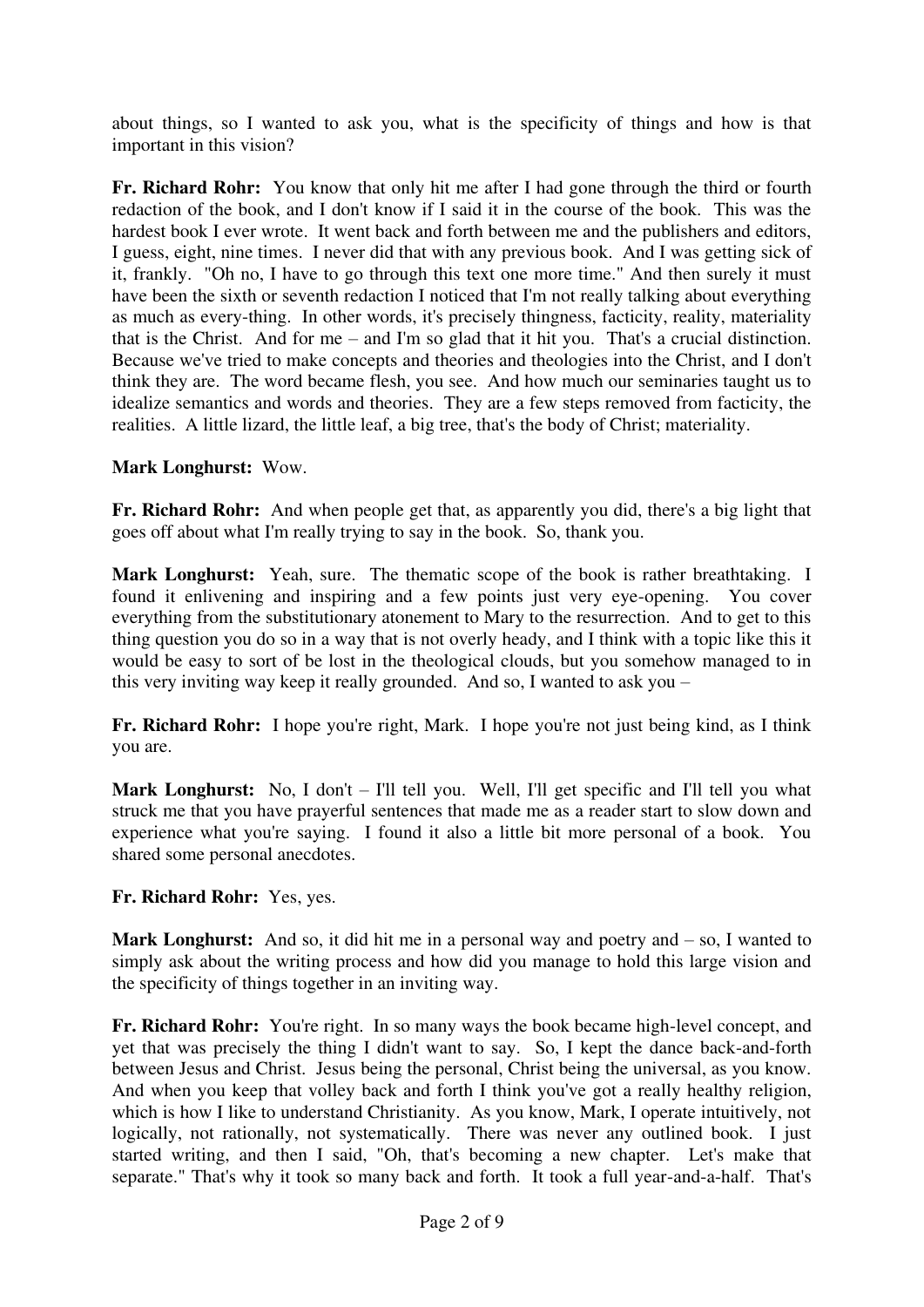much longer than any book I've written. So, I don't know if I answered your question there. I hope I did.

**Mark Longhurst:** No, I think you did. It sounds like you were intuitively trying to hold together relationship with Jesus and the Christ.

**Fr. Richard Rohr:** Yes, yes, thank you if you heard it that way.

**Mark Longhurst:** Can you say more about the importance of the personal vision of Jesus and the universal vision of Christ, and why is it so important that we hold both those together?

**Fr. Richard Rohr:** Without the personal Jesus the whole thing becomes literally ungrounded. It becomes theoretical, abstract, conceptual to universal with no place to stand. The rubber hits the road in Jesus. Like, you can make, as I think we have, people who've loved the John's Gospel too much without the balance of Matthew, Mark, and Luke. You get into this, what you were trained and me in theology, to call high Christology. You know, a very wonderful but almost no talk about the poor or immigrants or sexism or homophobia or any of the issues that are tearing our world apart. It becomes an overarching grand scheme, which pleases the intellect but I don't think engages the heart and the body the way the three Synoptic Gospels do. It's very concrete Jesus touching concrete people, addressing concrete issues. So, now I just see the inspiration of having four gospel texts. And only one of them being Christ, three of them being Jesus, because it's almost as if they intuited the human temptation to make religion out of Christ. Cosmic religion and no concern for concrete people, concrete suffering, that's what Jesus does for us. And then at one point, I don't know if it's toward the end of the book, where I hope I say it well, and it only hit me later, was if Christ is the life principle, the life principle being positive, evolutionary, unfolding, moving then the hard word is the death principle, the crucified Jesus that has to be then added on to that. If you try to define the life principle in some glorious seven life, forgive me if you're seventh. You do that without the cross. That that loss is a part of renewal two steps backward, or a part of three steps forward, you're in trouble. So, it really works for me. Now, I had years to think about it. But if you can hold the life principle together with the necessary death principle you've got a pattern of unfolding, a pattern of evolution, a pattern of growth and change that is indisputable, even though we don't like it, you understand, the death part. Yeah, the cross part, it's the pattern of everything. And here's where science is really helpless too.

**Mark Longhurst:** You talk about the Big Bang as the first incarnation.

**Fr. Richard Rohr:** First incarnation. That's right.

**Mark Longhurst:** And for many people who just in the popular culture might assume, "Well, never heard that before." I've even said it in our church, "Never heard that before." So, how did you come up with that synthesis where your spirituality and theology assumes the insights of science in so thoughtful of a way?

**Fr. Richard Rohr:** You wonder, "Are we the first?" And I think we are the first generation that has the mind that can think this way. I mean, just because of words like the Big Bang. Like, I've said to very sophisticated groups in the last year, "If we don't make the incarnation starting with the Big Bang you do realize 13.7 billion, billion, years of geological time are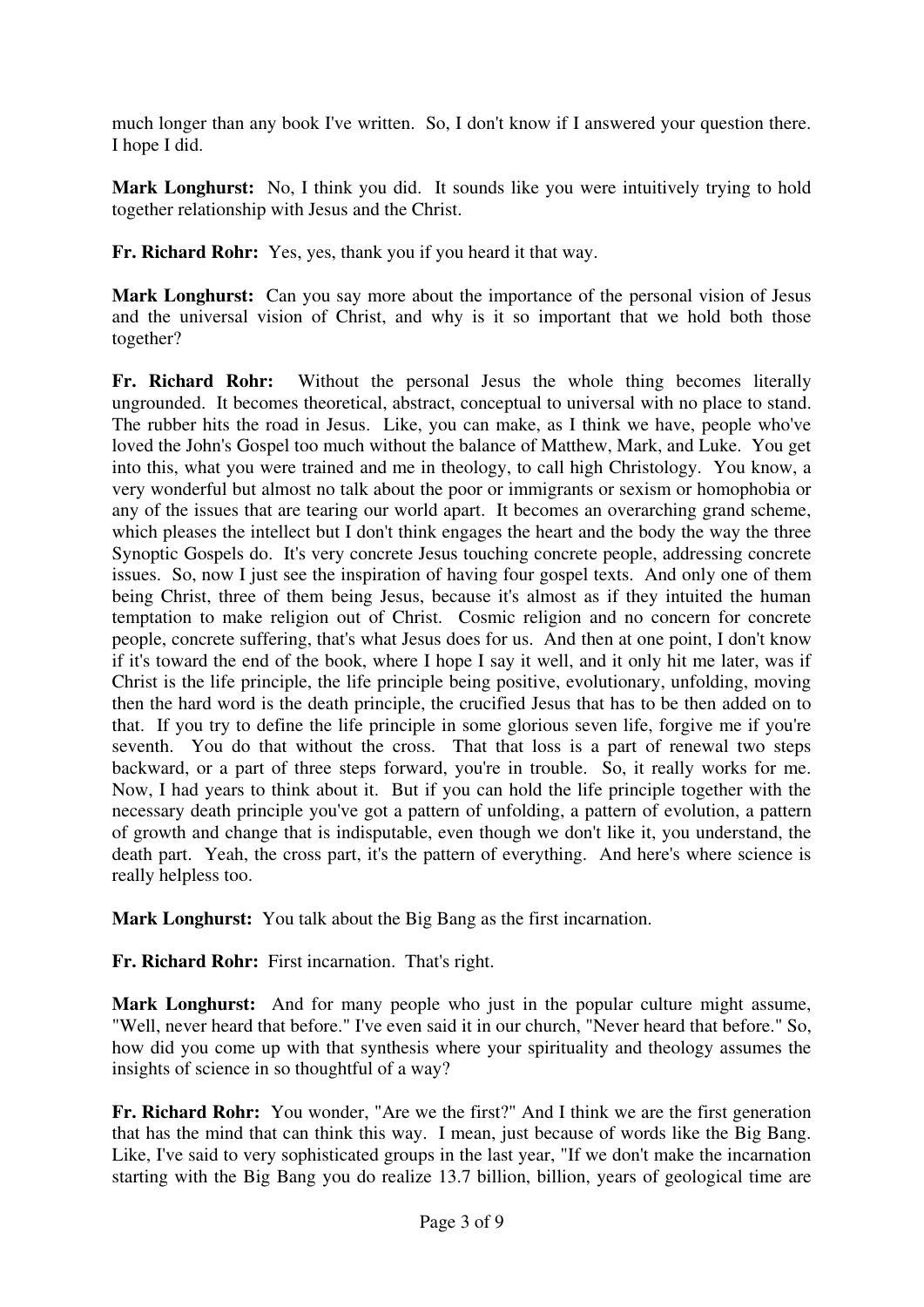empty of God. God is doing nothing, saying nothing, just waiting for Jesus." And boy, people get that. And then when you start making a very concrete – I was just down to Mexico for two weeks. I don't know if you know. I saw all of the various – you know, it's not just the Aztecs and the Mayans. There's 40 other tribes who had women and children and families and life and death and triumph and failure just like every other human being does. Am I supposed to believe that these were throwaway people? Am I supposed to believe that they were not children of God as much as we are? And I seldom say that to any crowd where I don't get the nods I'm seeing on your face right now, "This has to be true." You know, I think I say in the book, "Science is giving us the how and all religion is saying is what we believe is the ultimate what." Well, then we don't know the how at all, and when you put the what and the how together you've just got a good partnership. I think that's what makes this book so pleasing to a lot of people that they're not feeling they have to throw out their rational, logical, scientific, geological, evolutionary mind, but my god it all works. It all fits, you know. That God has been unfolding and revealing for 13.7 billion years. And our only way of saying that, like Ephesians does, is "from the foundation of the world." From the beginning, you know, which we of course know nothing about what it really is. Except we believers except, as I do too, that whatever the beginning is God was involved. God was the starter, you know, but how? That's science's explanation, how did God get this thing started.

**Mark Longhurst:** You had a definition of a Christian that you mentioned at the latest CONSPIRE Conference and then it's in the book too, and it is a mature Christian sees Christ in everything and everyone else.

**Fr. Richard Rohr:** It all sounds naive, doesn't it? And I mean that. "Come on, Richard, you could come up with a better – " But I think that's true.

**Mark Longhurst:** I found it really liberating to think about it like that. So, what is it about seeing that is so important to this vision, seeing Christ?

**Fr. Richard Rohr:** Well, let's get back to the Trinitarian God. If God is relationship itself then seeing is a relational concept. There's the subject doing the seeing, there's the object that is seen. Now when there's conformity between the seer and the scene when I can see the Christ that I am over there in the other that looks different than me then it seems to me the circle is completed. So, you could use other senses like touching or hearing, but, yeah, seeing seems to be the dominant one. I don't mean to exclude blind people. They must have a hard time with that, but they've found their own way of seeing. So, it's tied into the relational definition of God. That God cannot be known outside of relationality, the Trinity says. Why weren't we told that? I thought I could stand as a long believer and have my clear Christian faith without loving anything. You know, I just got a book sent to me by a wonderful Protestant minister. I already thanked him for it. I guess, I took it home. And it's called Mean Christians. Mean Christian. And he's very fair. The guy doesn't have an ax to grind or anything, but he just asked the very real question, "How did we produce so many heartless, mean-spirited people who call themselves Christians?" It's because it was a oneman show, a one-woman show. I could stand alone apart from the way I see other people and call myself a Christian.

**Mark Longhurst:** Yeah, so it's all vertical and it wasn't very different.

**Fr. Richard Rohr:** All vertical.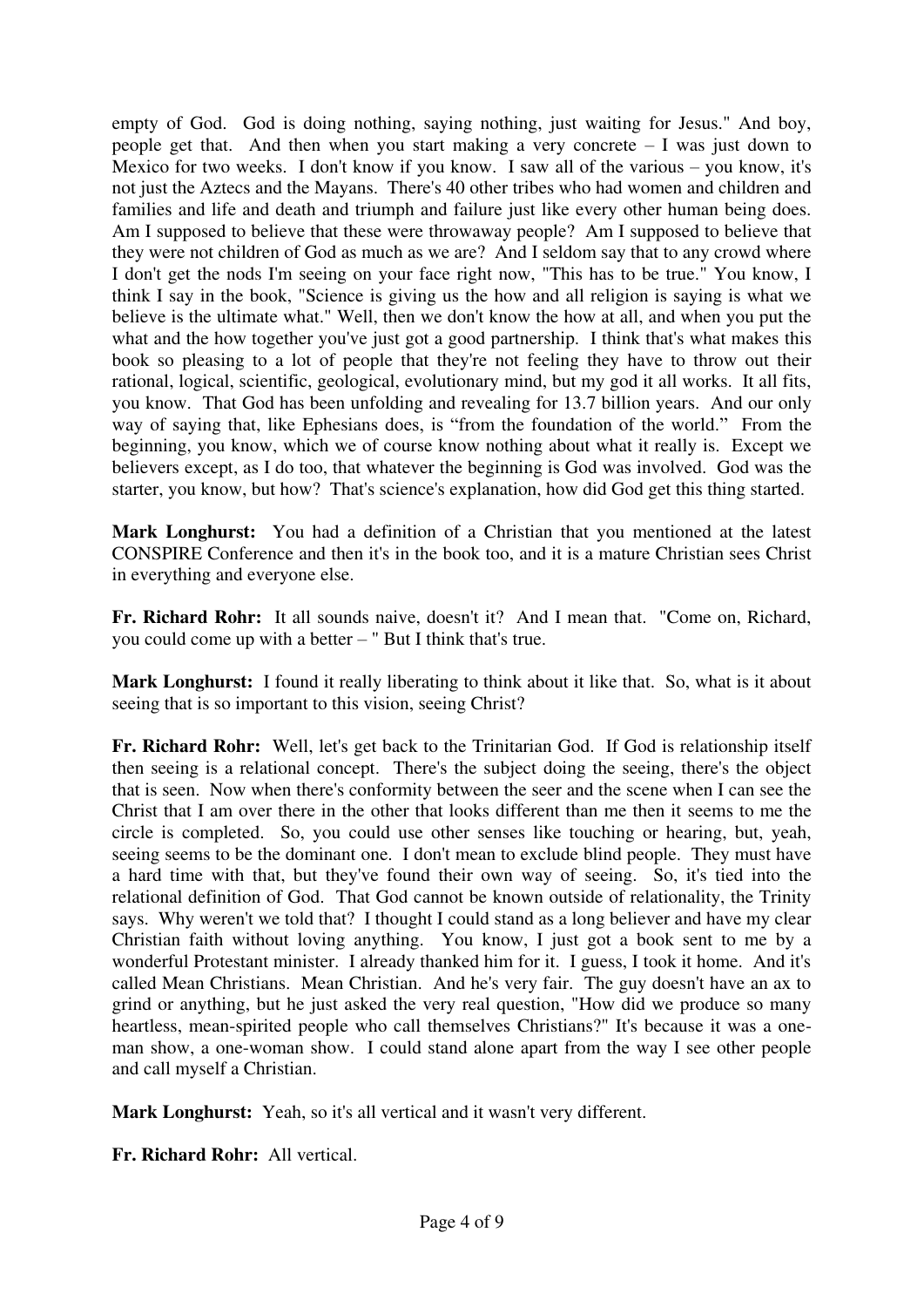**Mark Longhurst:** Yeah, and there's an intimacy with everything. I'm the hearing you say that if Christ is not just between me and Jesus, it's all reality is intimate.

**Fr. Richard Rohr:** Perfect. Thank you. I can always rely on you to understand. Thank you.

**Mark Longhurst:** Well, yeah, you know I'm a fan.

**Fr. Richard Rohr:** Well, you've got a good theological mind. I guess, that sounds egocentric on my side. It takes a good theological mind to understand what I'm saying, but thank you.

Mark Longhurst: Well, it's touched many people and I really think this book will touch many people. I really believe it. Here's a bit of a curve ball question, but I think it's relevant. One of the themes of this end of February alumni newsletter for The Living School is contemplation and parenting, and so we've got some articles and a few poems on that. And I try to filter theology and spirituality through, "Does it make a difference with my very busy life and my two boys that are chaotic and running around?" And so, for the parents or for people involved in parenting in some way what is the Universal Christ have, and you've said it already, but how might it apply to parents who are listening?

**Fr. Richard Rohr:** Let's get back to relationality. And this is where – you know how The Living School and the Center has evolved even – you were in the first class or the second?

**Mark Longhurst:** Yeah, I was the first one.

**Fr. Richard Rohr:** First, yeah, you were the first class. Since that first class I'm sure you've heard some of the work of Barbara Holmes.

**Mark Longhurst:** Sure, yeah.

**Fr. Richard Rohr:** Yes. This is a huge and important leap for us, because for all of our appreciation for centering prayer and sitting on the mat for 20 minutes, we've just gotta be honest. After my two weeks in Mexico the hordes of people, almost children everywhere, women holding babies all the time, our rather monastic, rather Buddhist; nothing against monks or Buddhists, but just can't be adequate to the description. It can't be or 99% of the creatures God has created can ever know God. So, once you get into a more, well, I used to call it in your class great love and great suffering. Once you get into great love and great suffering then every time you let your kids pull love out of you, you let your wife pull suffering out of you. You're in relationship, do you understand? There's not the lone Mark standing there. He has to submit to flow. He has to. I almost wish I could live 10 more years to develop this more, because I do think the first 20 years because of wonderful teachers like Thomas Keating for all of the wondered gifts they've given us it's still monastic, celibate, which is a luxury. I know I enjoy that luxury. So, I found it easy to talk about it. But then most people I'm talking to are like you. They have a wife and children and a job and a house to fix up and all the rest. So, I think it is really important that the CAC and The Living School broaden the definition of contemplation to a Trinitarian understanding of God. Of God as flow, of stopping the flow and allowing the flow. And once you could do that a father like you is going to spend his day feeling guilty because he didn't do his 20 minutes on the mat.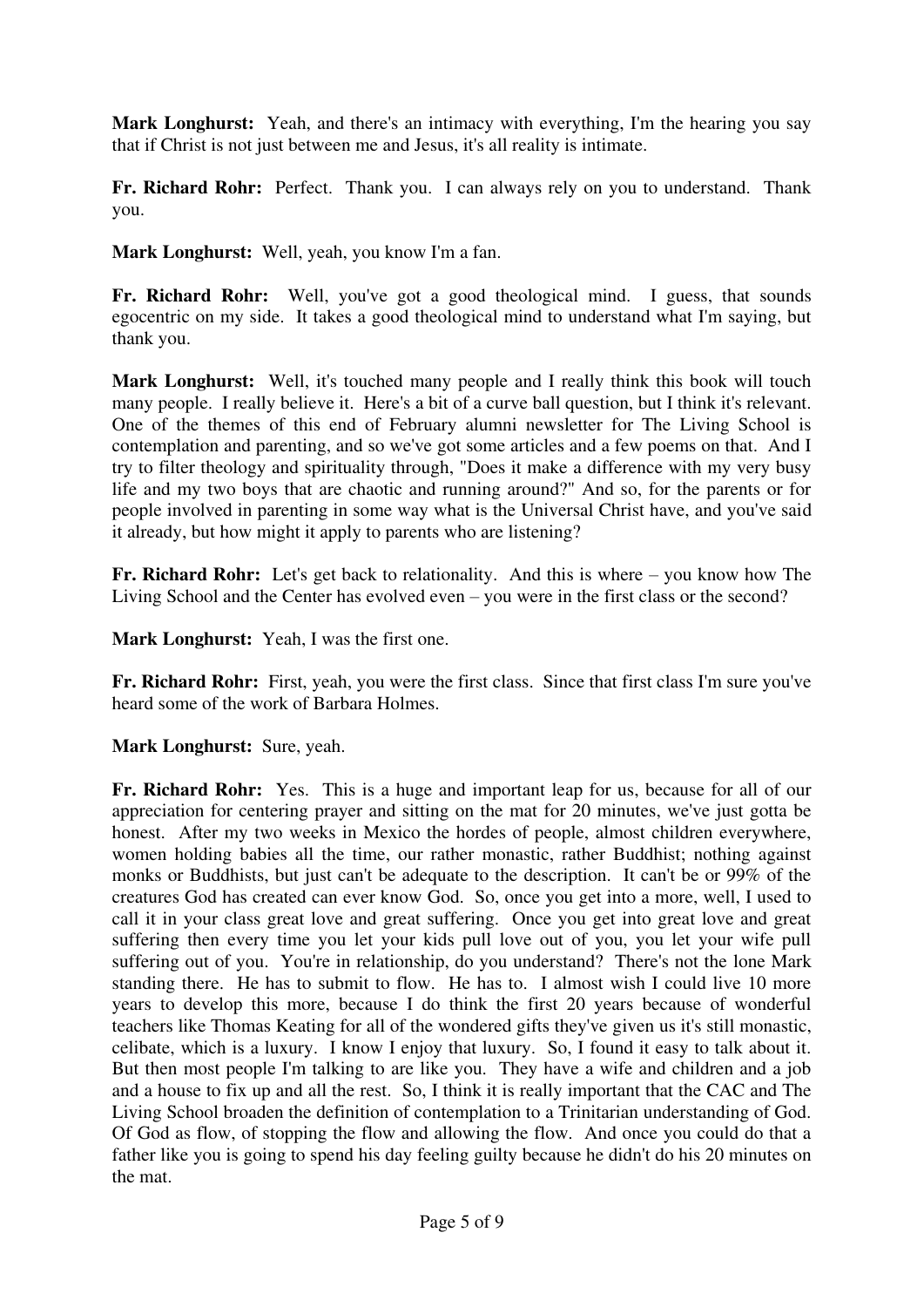Mark Longhurst: Yeah, I didn't do it today. I had to take my kid and bring his coat to school, you know.

**Fr. Richard Rohr:** I hope you can do once in a while. Yet still especially for those of us like you and me who are teachers that we get up in pulpits and we have to leave the rest. So, I think those who are going to take on the role of teaching it's probably doubly, triply important that they have a disciplined practice. But once then we think it's our job to pass on that same disciplined practice, so-called, to married people, to children. I just think we're setting ourselves up for delusion, just delusion, you know. And when you can let the love flow toward your little boys, the love flow toward your wife in your moment of contemplation, you'll keep growing. Now, let me say that as a celibate, monastic type we're not really monks or friars, but recognizing how many laypeople, as we used to call them, are far more mature in the spiritual life than those of us who have all these accoutrements of celibacy and monasteries. It just doesn't bear out in my experience that maybe we become sometimes better teachers, but very often we become slovenly ourselves, those of us you have all the ease. And you have an object of love that keeps you growing because you're committed to that wife and those children. I don't have an object of love like that. Now, I thought I had Venus for 15 years and then she passed, and you know I have this wonderful staff here who I think love me. I surely love them. But, you know, I don't have to love them. I can go home and shut the door. You can't go home and shut the door.

**Mark Longhurst:** That's true, yeah. You know, it's so refreshing to hear you just talk about that and it seems to me that we're in a really exciting moment of the expansion of contemplation, contemplation is for everybody who wants to receive and participate, and that means that I can participate with God too, you know. Barbara Holmes's work of drumming and the suffering of contemplation, the crisis of contemplation. I mean here's the off-thewall just question from the hip. What are you excited about or where do you see this expansion going know in the next 20 years? Or if you could work on something in the next 20 years, what would you do?

**Fr. Richard Rohr:** Well, you're leading me down the right road. I don't know if you heard us, several of us, quote Parker Palmer's new book where just hidden away in the middle is this wonderful one sentence definition of contemplation. This is almost a direct quote. I hope I'm remembering it. "Whatever helps us to knock on hard reality and to overcome our delusions is contemplative."

## **Mark Longhurst:** Wow.

**Fr. Richard Rohr:** I just think that's brilliant, you know. And I want to keep moving with that because just the suffering of your mother dying or whatever it might be. These are things that force you toward a contemplative mind, because they force you to knock on the hard reality of existence and for you from your delusions. Both elements are there. I really think he's right on. Fortunately, he sent the free copy to me to write a blurb for it, and I discovered this early and I shared it with the whole staff and they all were delighted that this is a broader definition of contemplation that we at the CAC are perhaps most equipped to accept, because we're not a monastic base. We're still grateful to the monastic teachers. We're still grateful to the Buddhist teachers. But they're really not the whole enchilada. I don't think they are. Life is the whole enchilada.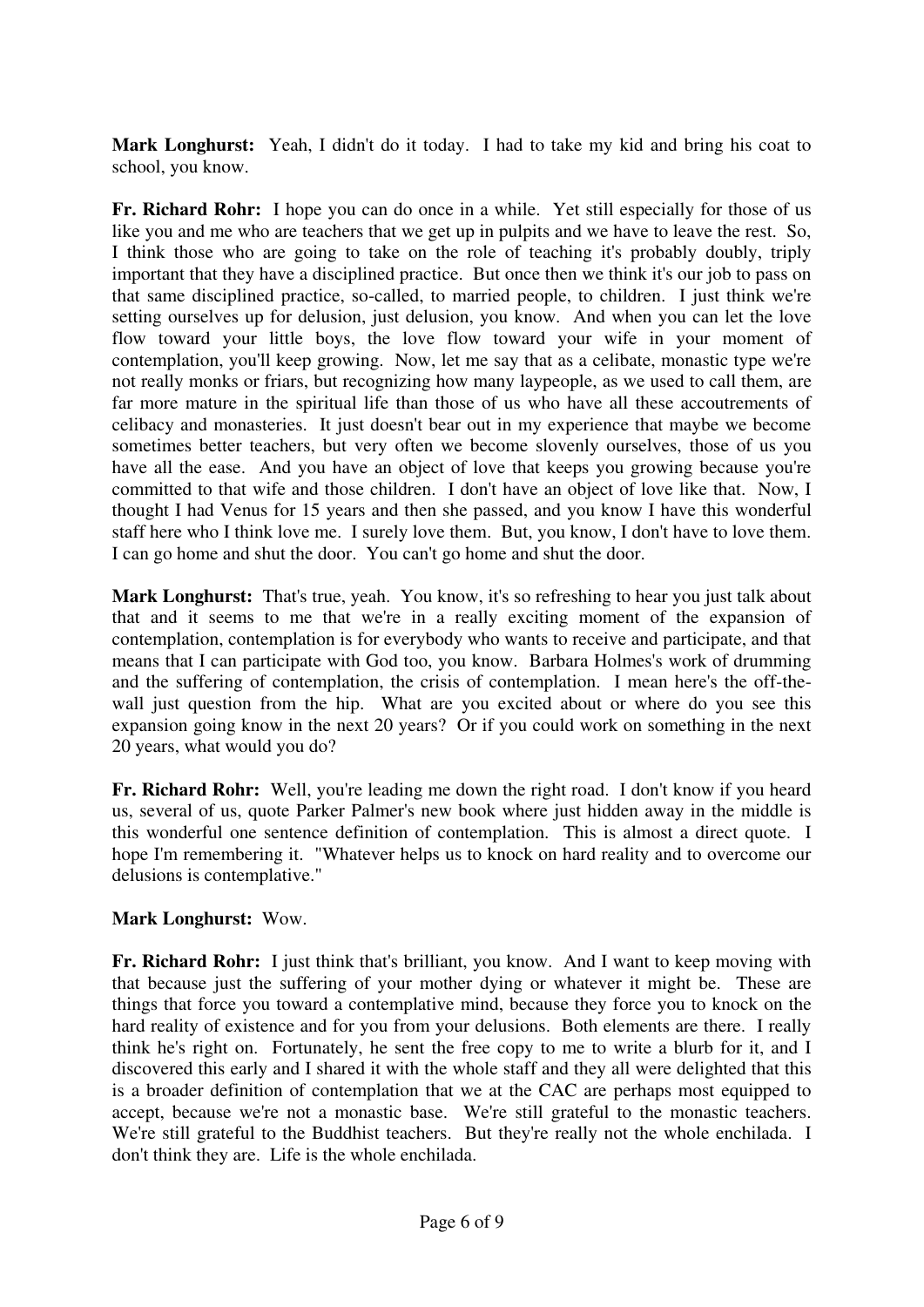Mark Longhurst: Life is the enchilada. "That's tweetable," as the people more proficient in social media would say than me. So, a couple more questions about the book. The chapter on Mary just kind of blew me away and was like an aha. Can you say more about – because Christ is not just a masculine principle, right? So, say more to her about how Mary is symbolic in this Christ's vision.

**Fr. Richard Rohr:** You know, here's one of the things the editors took out that I wish I had rebelled against and insisted on. I had a quote somewhere in the middle book from the Jungian psychotherapists James Hillman. You've probably read some of his stuff. I gotta find the quote again. But here's what he says. He says, "The evidence of all mythology, storytelling, novel writing ritual in all of history says that to understand the reality it has to have a face. Human beings give a face to every concept. And until it has a face that they can relate to they don't get it." Well, that should have been my key idea in that Mary chapter, because as you see at the beginning I, as a Catholic, am trying to struggle with what is this dang fascination that we Catholics have with Mary, and you almost get it from your mother's milk. I mean, people who are raised Catholic even though they haven't been to church for 20 years will have this softened heart about anything to do with Mary. So, you know you're dealing with an archetype, or James Hillman or the Jungian would call a 'face'. Reality needs a face. So, if the Christ is beyond gender, which I strongly have to insist on. Jesus has gender, the Christ is beyond gender. Now, Jesus became the personification of the masculine. Frankly, death principle. The little naked boy, the crucified naked Jesus at the end. It's the death principle. But there wasn't a feminine face for it and I believe intuitively, not rationally, not logically, not even theology – well, it was theological, but we started this fascination with the feminine Christ and that was in fact the first incarnation Mother Earth, Mother Mary, you understand? Now, that's why we started treating her and you good Protestants well-recognized it as if she was God. Archetypally it works. Theologically, we both know it's not true. Mary is not God. But then when we see how patriarchal the Christian religion became male, male, male, male, male, you can see how they were trying to redress the imbalance. By this emphasis, and I think I say in the book, "It's always the plural pronoun, Nuestra Señora, Notre Dame, Our Lady, that gives away we're dealing with archetypal truth." It's a logical truth. She's the symbol of all of us, do you see? She's the one who receives the Christ the way you and I have to receive it, by a simple yes. So, I'm so happy that was meaningful to you coming from the Protestant tradition, because we've wasted too much time. We by overdoing the symbolism without critique and then the Protestant period overreacting against it, because we didn't have archetypal psychology. It's nobody's fault. Because it clearly looked, and it still does look – I mean, I just came from two weeks in Mexico. I mean, the Virgin, she is God in Mexico. There's no doubt – she's everywhere. She's on bathroom walls, she's on fences, she's in every church. The Virgin of Guadalupe. We Franciscans, do you know we were the first priests into Mexico that 12 first Franciscans walked from Veracruz to Mexico City? I mean, this is the first 10 years and already then we're having little luck baptizing the Aztecs from 1521 to 1531. We have no luck in baptizing. Guadalupe happens in 1531. I don't know if this can be proven apparently historically. From 1531 to 1541 we baptize perhaps 20 million Mexican-Indians. There's no baptism like that in the history of the world, you know. It's exceptional. And all we did to these illiterate Indians was hold up this image of this Brown Madonna with skin color like they did, and say, "She's the image of God." She was the image of God. The Aztecs, the Mayans, the Meztecs, the Toltecs, they have no trouble. And you've almost got to travel Southern Mexico to see this devotion. It's embarrassing to me as a Catholic, because it looks like idolatry. This devotion to the Virgin of Guadalupe. But let me end just by saying when you see that you know you're dealing not with logic or reason, you're dealing with archetypal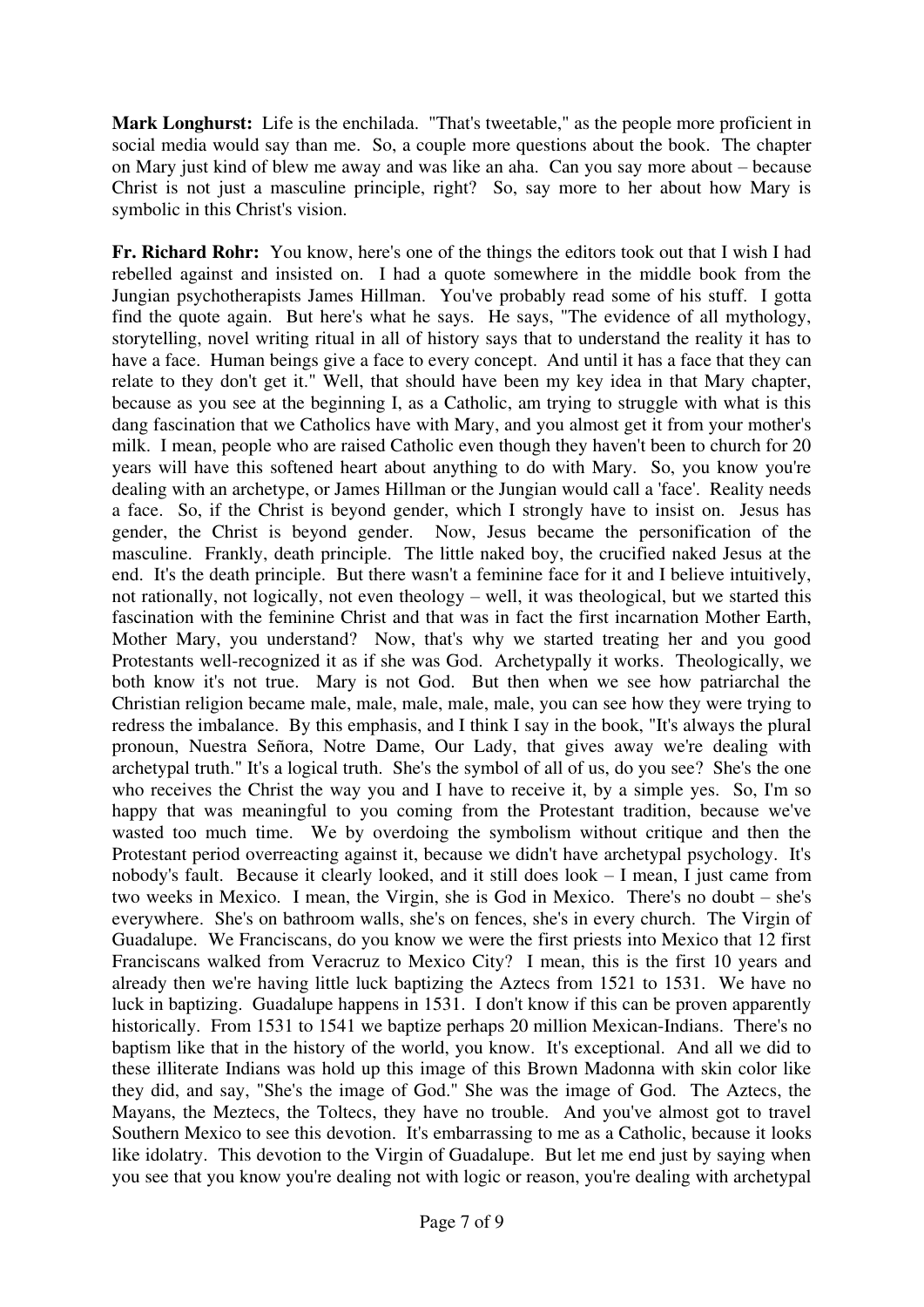symbol. And they trust their mother. They couldn't always trust their dad, I'm sorry to say.

**Mark Longhurst:** Yeah. Well, even as a Protestant I've known that lack of archetype in my own spirituality, and of course Cynthia's book on Mary Magdalene has been – it's the watershed book for many of us, but, yeah, I mean I'm even guilty of being a little sappy and opening my heart a little bit to the image.

**Fr. Richard Rohr:** That's no sappy. That's good.

**Mark Longhurst:** How about different religions affirming the Universal Christ is a – would theoretically be a very friendly affirmation with other religious believers, but oftentimes it doesn't get seen that way because of the imperial and tribal history. So, can you say more about how this helps affirm interfaith friendships?

**Fr. Richard Rohr:** It reaffirms the Christian religion in what we used to call natural religion. What some of us now call nature based religion. That it isn't based on a specific revelation. Now Jesus is, but the Christ is a universal revelation available to anybody with eyes who can see the spiritual character of a frog or a sunset or the earth itself. They've already begun to see the Christ the moment they kiss it, the moment they respect it, the moment they honor it. So, this takes away any exclusionary claims from Christianity. It makes us – that's why I chose the title The Universal Christ. It makes us into a universal religion. And of course, as a Catholic I'm quick to point out that is what the word Catholic meant; universal, and then we realized we didn't know how to be universal. We only knew how to be a domination system, not an inclusive system. So, that would be my fondest hope from this book that we could lay a foundation for an honest interfaith interdenominational, of course, dialogue that most of the reasons we have divided our Christian churches are based on pure accidental historical things, not on the incarnation, on the word became flesh, and flesh being a generic concept. And what I noted in preparing for this book that the word 'Jesus' isn't even mentioned till the end of the prologue. The word became flesh. It doesn't say the word became Jesus.

**Mark Longhurst:** Yeah. For alumni who have read the books, we read Ilia Delio, we read Panikkar, and we're going to read this one.

## **Fr. Richard Rohr:** I know.

**Mark Longhurst:** How do you hope this impacts the alumni who have been journeying with your teachings for a while?

**Fr. Richard Rohr:** I'd love it. I mean, this is being probably too optimistic. But if it could re-stir the first love in some of our students who all have already in some cases gotten bored with the message or tired of the message or thinking it's not revolutionary. It is revolutionary, what we're trying to teach in The Living School, and it's orthodox. When you see the little piece that our staff is going to put online for the book, it's really well-done. It's got so many parts to it. But our good scholar and librarian Lee Staman, do you remember Lee?

**Mark Longhurst:** Oh, sure, yeah.

**Fr. Richard Rohr:** He's pulling out Athanasius and all these Fathers of the Church to really